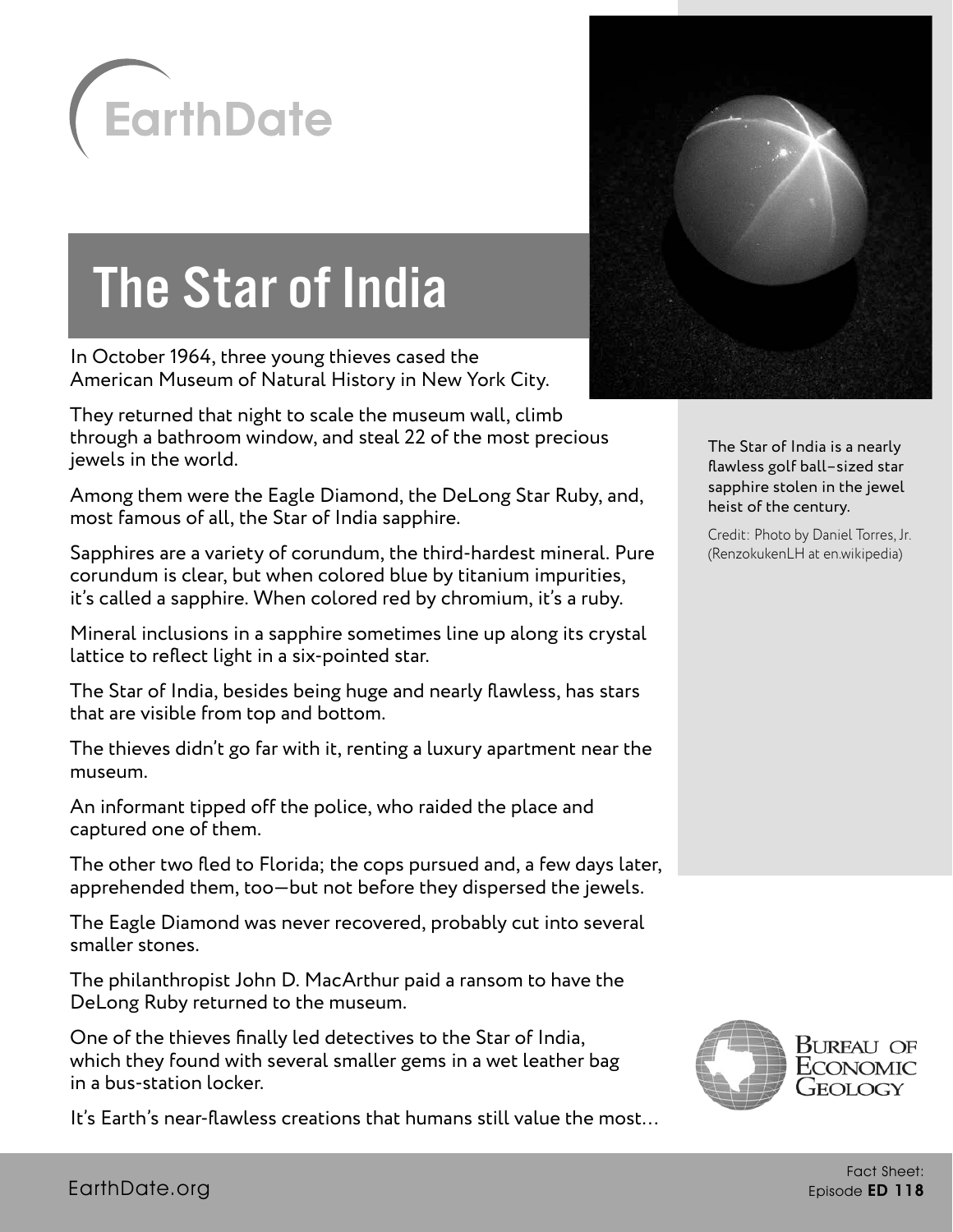## Background: The Star of India

**Synopsis:** The Star of India, one of the largest star sapphires on Earth, is unique because it shows six-pointed asterism (starlike patterns) on both its top and bottom sides. Its mysterious history includes a wild ride during the 1964 jewel heist of the century.

- Sapphires are gem-quality stones of the aluminumoxide mineral corundum  $(Al_2O_2)$ 
	- Pure corundum is colorless and is known as white sapphire, but minute impurities absorb different wavelengths of light and change the reflected color of gemstones. Variable mixtures of impurities result in a range of other colors that are all referred to as sapphires, unless they are red.
		- Titanium impurities result in blue sapphires, like the famous deep blue sapphire engagement ring made famous by Britain's Princess Diana and now worn by Catherine, Duchess of Cambridge.
		- Iron impurities create yellow sapphires.
		- Red corundum, always called a  $ruby$ , is caused by chromium impurities.
	- Corundum is the third-hardest mineral; only diamonds and moissanites are harder. Corundum is the index mineral for a hardness of 9 on the Mohs hardness scale.
		- Corundum is very dense for a transparent mineral made of elements with relatively low atomic mass, at 4.04 g/cm<sup>3</sup> (0.145 lb/in<sup>3</sup>).
		- Corundum is used in sandpaper, grinding wheels, jewel movement watches, electronics, and lasers.
- Some sapphires are called star sapphires because they have mineral inclusions of rutile  $(TiO<sub>2</sub>)$  that align along the trigonal planes of corundum's crystal lattice to reflect light in white six-pointed star patterns—an effect known as asterism.
	- These stones are cut into dome-shaped cabochons (shaped and polished gemstones) to better reveal the stars, which move as angles of illumination change.
	- The rutile inclusions also tend to make the stones appear milky and ethereal.
	- **O** Sometimes hematite (Fe<sub>2</sub>O<sub>2</sub>) inclusions create gold asterism in corundum gemstones.
	- Legend has it that Helen of Troy's beauty was endowed by a magical star sapphire.
- The Star of India is one of the largest and most famous gem-quality star sapphires in the world.
	- The nearly flawless gray-blue golf ball–sized stone weighs 563.35 carats (112.67 g or 3.97 oz), and is unique because it exhibits asterism on both the top and bottom of its cabochon cut.
	- The largest star sapphire (1404 carats) was found in 2015 in Sri Lanka and is known as the Star of Adam. The second largest, the Black Star of Queensland (733 carats), was found around 1930 in Australia.
	- The Star of India is currently the third-largest star sapphire gemstone on record.
		- It was discovered sometime in the early 1700's in what is now Sri Lanka (formerly known as Ceylon), where large sapphires continue to be found.
- Sapphires and other gemstones are found in the "Mozambique Belt," which runs from Mozambique to Ethiopia and Sudan, to Madagascar, to southern India and Sri Lanka, and, ultimately, to the eastern coast of Antarctica.
	- Along this belt, 2-billion-year-old granites were crushed together and heated to very high temperatures and pressures to form metamorphic deposits as the supercontinent of Gondwana was assembled about 550 million years ago. Later erosion deposited the rough gems in alluvial sand and gravel deposits left behind by ancient rivers.
- **Financier J. P. Morgan commissioned George Kunz** (who cut the Tiffany Diamond) to curate and acquire a gem collection for the Paris Exhibition of 1900. The Star of India was one of his acquisitions.
	- The details of the Star's discovery and early history are a mystery: "A more or less indefinite historic record of some three centuries," as Kunz wrote in 1913.



**References: The Star of India**

[Corundum | Wikipedia](https://en.wikipedia.org/wiki/Corundum) [Star of India | Wikipedia](https://en.wikipedia.org/wiki/Star_of_India_(gem)) [How the World's Biggest Sapphire Grew So Large | BBC Earth](http://www.bbc.com/earth/story/20160105-how-did-this-sapphire-get-so-huge) [Sri Lanka: From Mine to Market, Part 1 | GIA.edu](https://www.gia.edu/gia-news-research-sri-lanka-mining-part1) [How Three Amateur Jewel Thieves Made Off with New York's Most Precious Gems | Smithsonian](https://www.smithsonianmag.com/history/how-three-amateur-jewel-thieves-made-new-yorks-most-precious-gems-180949885/)



Bureau of ECONOMIC Geology

Contributors: Juli Hennings, Harry Lynch

[EarthDate.org](http://www.earthdate.org) Fact Sheet: Episode ED 118